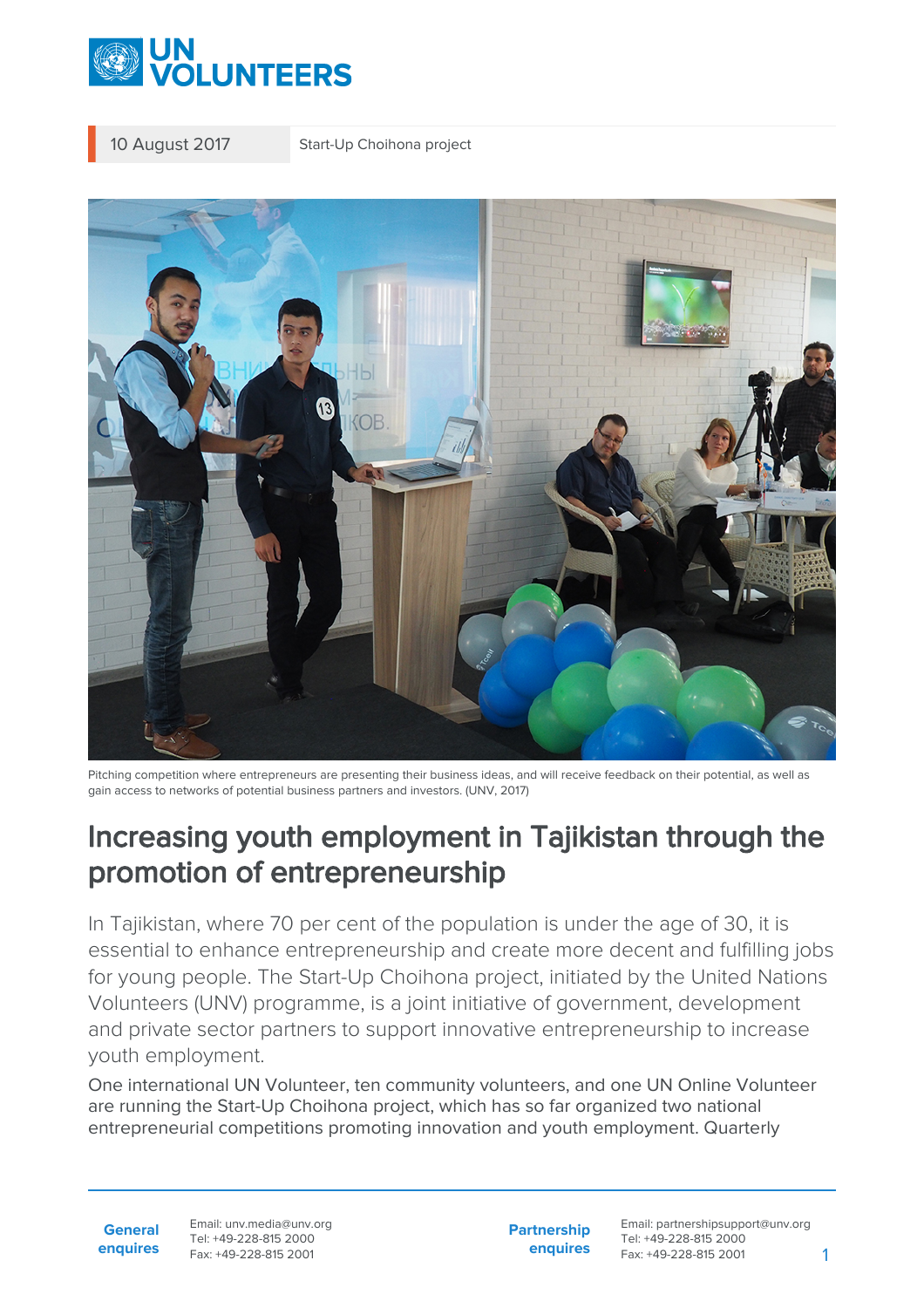

competitions offer an opportunity for new entrepreneurs to present their unique business ideas to a panel of judges. Given the chance to pitch their ideas, Tajik entrepreneurs have the chance to get feedback on whether their business ideas could work and gain access to valuable networks of potential business partners and investors. The events are for many participants, a chance of a lifetime.

Since the launch of the project in November 2016, over 100 entrepreneurs have pitched their business ideas and shared their marketing skills to a wide audience in competitions that covered the sectors of agriculture, ICT and small production and services. Quarterly trainings are also organized by partners for the winners of each of the pitching competitions.

### **66** The project enables young people to get feedback on their business ideas so that they can further refine them. The final goal is to encourage youth to be more self-reliant and to promote the entrepreneurship mindset and attitude.

At least 300 start-ups across Tajikistan will be supported within two years through trainings on marketing, legislation, regulation and taxes, among others. The objective is that at least 200 small entrepreneurs will be self-employed at the end of the two years.

"The project enables young people to get feedback on their business ideas so that they can further refine them. The final goal is to encourage youth to be more self-reliant and to promote the entrepreneurship mindset and attitude. UNDP in Tajikistan is happy to support this initiative together with our partners in 2017 – the 'Year of Youth' as proclaimed by the President of Tajikistan," explains Sanja Bojanic, UNDP Deputy Country Director in Tajikistan.

#### Increasing economic growth and productive employment (SDG 8)

The initiative is specially designed to respond to the need of involving the young people of Tajikistan in achieving Sustainable Development Goal 8, which is to increase economic growth by promoting sustained, inclusive and sustainable economic growth, full and productive employment and decent work for all.

"Start-Up Choihona project is meant to support anyone who wishes to become an entrepreneur by offering equal opportunities. However, the road to becoming a successful entrepreneur is not easy. The beginning is particularly tough. You need to have a competitive idea, seed funds, marketing skills, and a network, among other things," says Heli Nykaenen, UNV Programme Officer in Tajikistan. "Therefore, the Start-Up Choihona project is here to support people in their attempt, hoping that in the future there will be a well-built small entrepreneurship ecosystem for all those who are willing to take the

**General enquires** Email: unv.media@unv.org Tel: +49-228-815 2000 Fax: +49-228-815 2001

**Partnership enquires**

Email: partnershipsupport@unv.org Tel: +49-228-815 2000 Fax: +49-228-815 2001 2